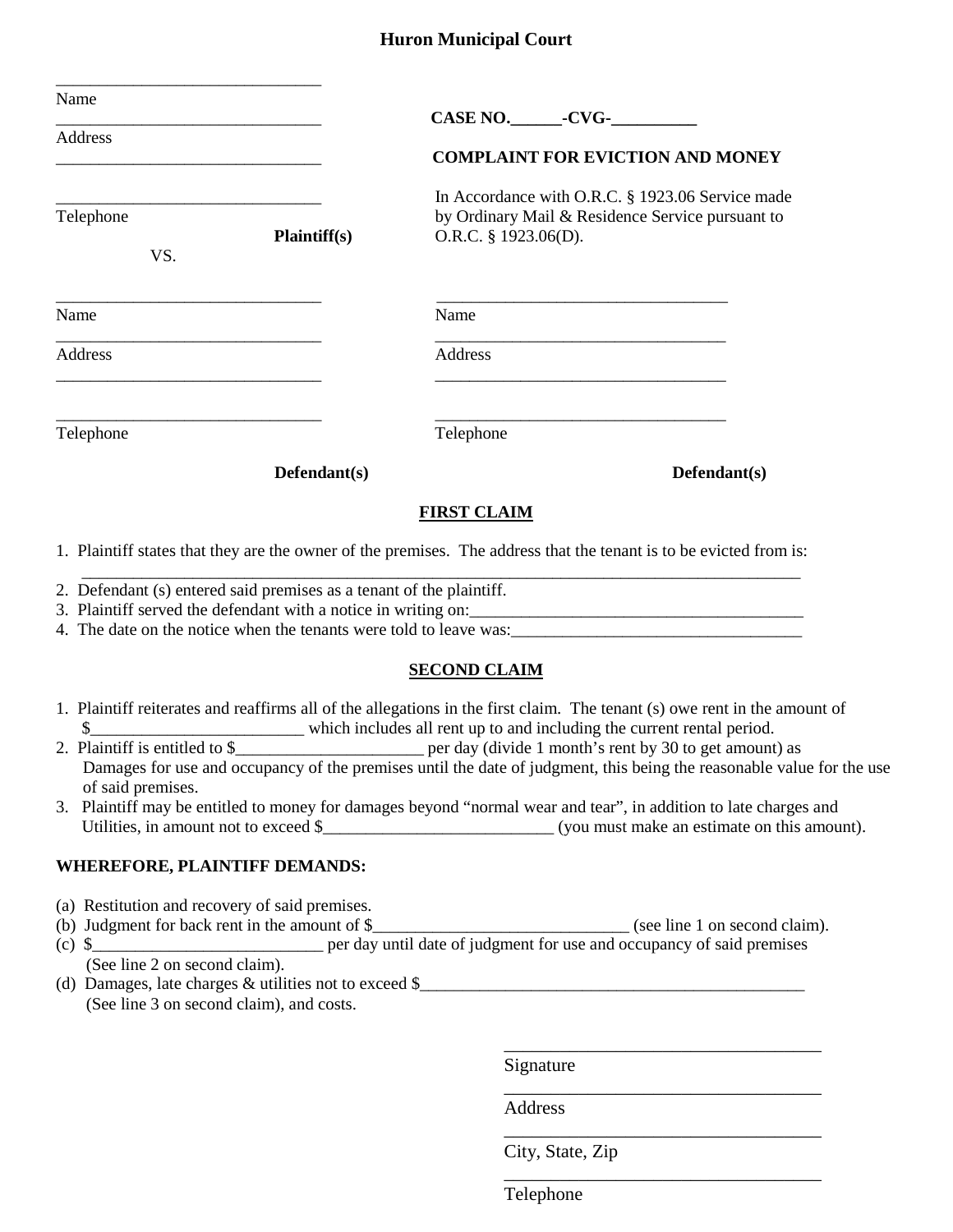## **NOTICE TO LEAVE THE PREMISES (**FOR RESIDENTIAL PROPERTY ONLY)

|                                                                                   | Tenant: |
|-----------------------------------------------------------------------------------|---------|
|                                                                                   |         |
| You are hereby notified that I/we want you out on or before _____________________ |         |
| to leave the premises you now occupy and have rented of me/us, situated           |         |
|                                                                                   |         |
|                                                                                   |         |
| <b>Eviction Address</b>                                                           |         |
|                                                                                   |         |
| In Huron or Huron Township, Erie County, Ohio.                                    |         |

Grounds:

## YOU ARE BEING ASKED TO LEAVE THE PREMISES. IF YOU DO NOT LEAVE, AN EVICTION ACTION MAY BE INITIATED AGAINST YOU. IF YOU ARE IN DOUBT REGARDING YOUR LEGAL RIGHTS AND OBLIGATIONS AS A TENANT, IT IS RECOMMENDED THAT YOU SEEK LEGAL ASSISTANCE.

\_\_\_\_\_\_\_\_\_\_\_\_\_\_\_\_\_\_\_\_\_\_\_\_\_\_\_\_\_\_\_\_\_\_\_\_\_\_\_\_\_\_\_\_\_\_\_\_\_\_\_\_\_\_\_\_\_\_\_\_\_\_\_\_\_\_\_\_\_\_\_\_\_\_\_\_\_\_\_\_\_\_\_\_ \_\_\_\_\_\_\_\_\_\_\_\_\_\_\_\_\_\_\_\_\_\_\_\_\_\_\_\_\_\_\_\_\_\_\_\_\_\_\_\_\_\_\_\_\_\_\_\_\_\_\_\_\_\_\_\_\_\_\_\_\_\_\_\_\_\_\_\_\_\_\_\_\_\_\_\_\_\_\_\_\_\_\_\_ \_\_\_\_\_\_\_\_\_\_\_\_\_\_\_\_\_\_\_\_\_\_\_\_\_\_\_\_\_\_\_\_\_\_\_\_\_\_\_\_\_\_\_\_\_\_\_\_\_\_\_\_\_\_\_\_\_\_\_\_\_\_\_\_\_\_\_\_\_\_\_\_\_\_\_\_\_\_\_\_\_\_\_\_

Notice given on this date: \_\_\_\_\_\_\_\_\_\_\_\_\_\_\_\_\_\_\_\_\_\_\_\_\_\_\_\_

Owner

Address

City, State, Zip

\_\_\_\_\_\_\_\_\_\_\_\_\_\_\_\_\_\_\_\_\_\_\_\_\_\_\_\_\_\_\_\_\_\_

\_\_\_\_\_\_\_\_\_\_\_\_\_\_\_\_\_\_\_\_\_\_\_\_\_\_\_\_\_\_\_\_\_\_

\_\_\_\_\_\_\_\_\_\_\_\_\_\_\_\_\_\_\_\_\_\_\_\_\_\_\_\_\_\_\_\_\_\_

\_\_\_\_\_\_\_\_\_\_\_\_\_\_\_\_\_\_\_\_\_\_\_\_\_\_\_\_\_\_\_\_\_\_

Telephone